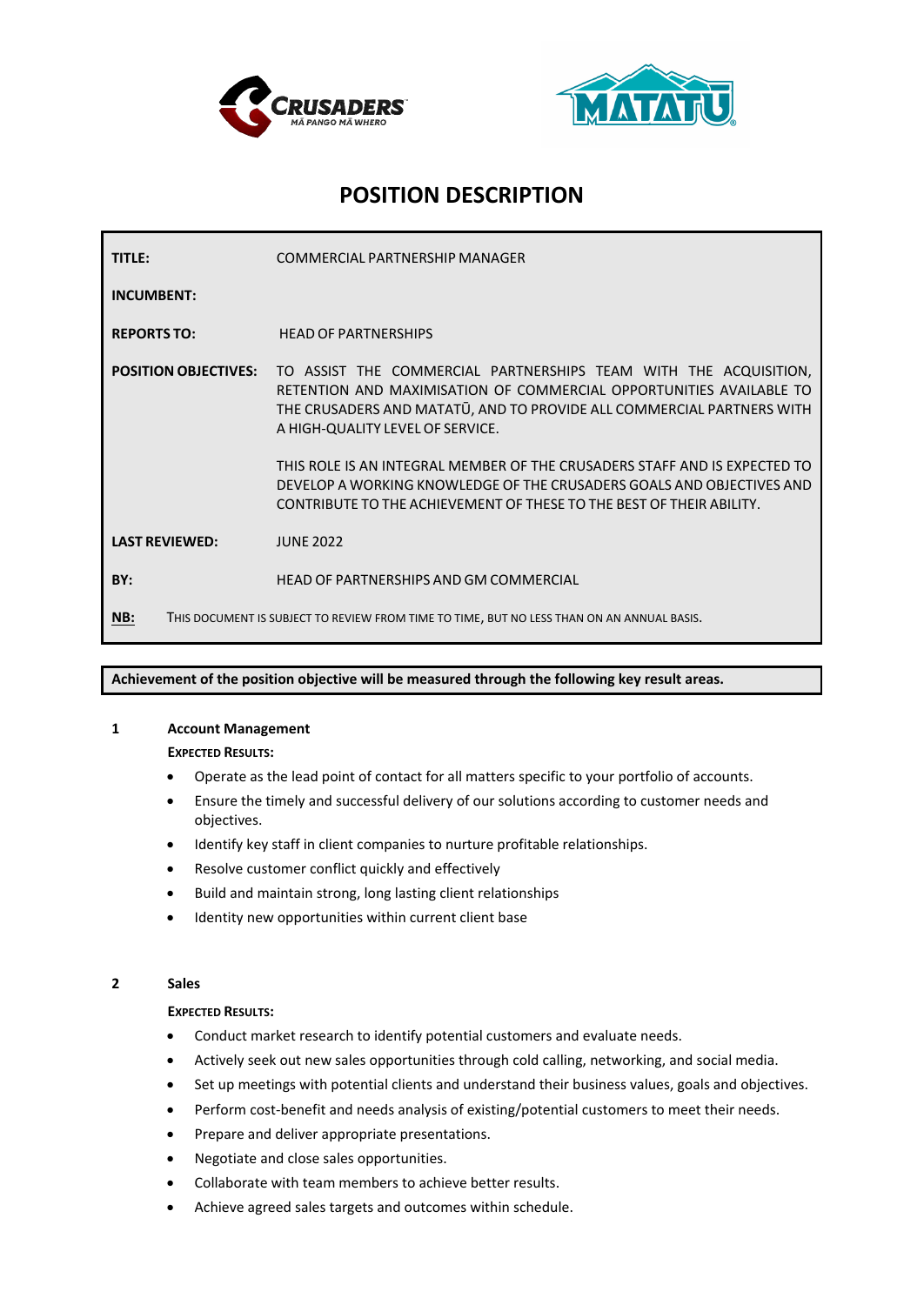# **3 Reporting & Administration**

#### **EXPECTED RESULTS:**

- Log all relevant interactions with clients and update the "CRM" on a weekly basis.
- Prioritise workload to ensure all commitments and objectives are met.
- Develop and maintain effective professional relationships with all staff and especially all Commercial and Marketing staff as well as all external customers and contractors.
- Establish, develop, and maintain positive business and customer relationships.
- Ensure that all staff and customer enquiries are responded to promptly and efficiently.

# **4 Special Projects Management**

# **EXPECTED RESULTS:**

• Assist on any other commercial or marketing related projects, or any other mater that is deemed to be in the best interest of the Crusaders or Matatū as required.

# **5 Health and Safety**

# **EXPECTED RESULTS:**

- Complies with the health and safety systems and emergency procedures in place throughout the business.
- Encourages staff participation in the business's health and safety system.
- Demonstrates a commitment to continuous health and safety improvement.
- Ensures prompt and accurate reporting of all hazards, accidents and incidents.
- Attends health and safety update training sessions scheduled.

# **6 Undertake any other duties as directed or required at any given time.**

# **EXPECTED RESULTS:**

- Such duties are carried out in a timely, professional, accurate manner and in accordance with Crusaders' policies and procedures.
- Is flexible and cooperative when change is required for the benefit of the company.
- Participates in training and development related to the position as required.
- Actively participates in the annual performance review process, including identifying development needs.

# **KEY AREAS OF AUTHORITY**

**Budget:** Spending authority in line with delegated limits.

**Other:** N/A

# **FUNCTIONAL RELATIONSHIPS**

# **Internal:**

- Chief Executive Officer
- GM Commercial
- Head of Marketing
- Head of Partnerships
- Marketing & Commercial team members
- Crusaders Coaches
- Crusaders Team Manager
- Accounts & other Crusaders staff